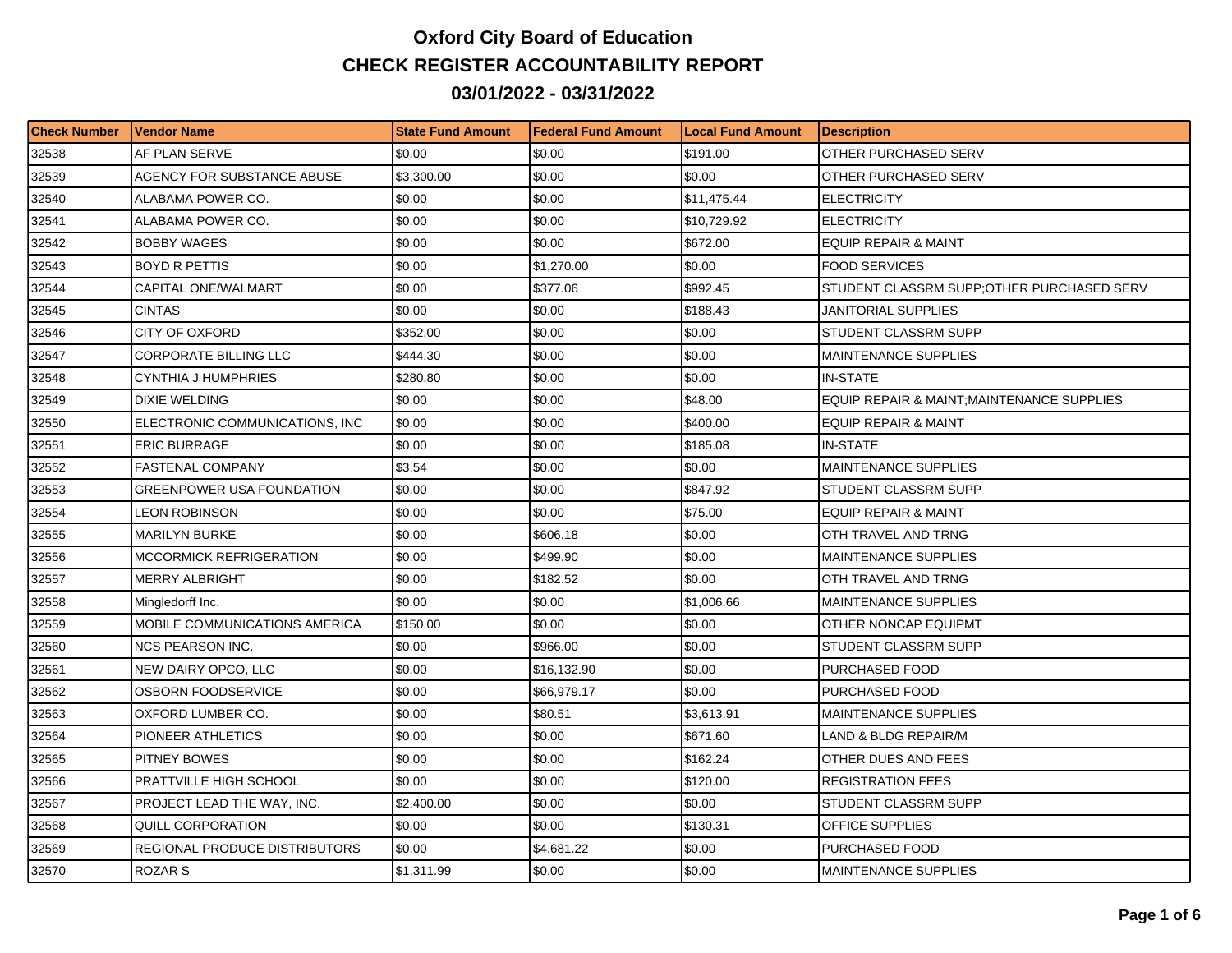| <b>Check Number</b> | <b>Vendor Name</b>                | <b>State Fund Amount</b> | Federal Fund Amount | <b>Local Fund Amount</b> | <b>Description</b>                                                 |
|---------------------|-----------------------------------|--------------------------|---------------------|--------------------------|--------------------------------------------------------------------|
| 32571               | SEQUEL ELECTRICAL SUPPLY          | \$0.00                   | \$0.00              | \$3,550.15               | <b>MAINTENANCE SUPPLIES</b>                                        |
| 32572               | SHRED-IT, C/O STERICYCLE, INC     | \$0.00                   | \$0.00              | \$212.51                 | OTHER PROPERTY SERV                                                |
| 32573               | SOUTHLAND INTERNATIONAL           | \$1,117.32               | \$0.00              | \$0.00                   | <b>MAINTENANCE SUPPLIES</b>                                        |
| 32574               | <b>SPIRE</b>                      | \$0.00                   | \$0.00              | \$5,441.87               | <b>NATURAL GAS</b>                                                 |
| 32575               | SYNOVIA SOLUTIONS, LLC            | \$1,836.00               | \$0.00              | \$0.00                   | OTHER NONCAP EQUIPMT                                               |
| 32576               | Sysco USA III, LLC                | \$0.00                   | \$5,037.24          | \$0.00                   | FOOD PROCESSING SUPP: PURCHASED FOOD: FOOD SERV<br><b>SUPPLIES</b> |
| 32577               | TELE. COMMUNICATIONS              | \$0.00                   | \$0.00              | \$108.00                 | OTHER PURCHASED SERV                                               |
| 32578               | TERRACON CONSULTANTS INC          | \$5,565.00               | \$0.00              | \$0.00                   | <b>BUILDING IMPROVEMENT</b>                                        |
| 32579               | UNITED RENTAL/RSC                 | \$0.00                   | \$0.00              | \$477.87                 | <b>EQUIP REPAIR &amp; MAINT</b>                                    |
| 32580               | UNITI FIBER, LLC                  | \$0.00                   | \$0.00              | \$1,648.51               | TELEPHONE:OTHER PURCHASED SERV                                     |
| 32581               | <b>WINDSTREAM</b>                 | \$0.00                   | \$0.00              | \$2,296.69               | TELEPHONE                                                          |
| 32582               | WINSUPPLY ANNISTON AL CO#657      | \$0.00                   | \$0.00              | \$668.99                 | <b>MAINTENANCE SUPPLIES</b>                                        |
| 32583               | WITTICHEN SUPPLY CO.              | \$0.00                   | \$25.71             | \$0.00                   | <b>MAINTENANCE SUPPLIES</b>                                        |
| 32584               | WOOD FRUITTICHER GROCERY          | \$0.00                   | \$32,280.85         | \$0.00                   | PURCHASED FOOD: FOOD PROCESSING SUPP: FOOD SERV<br><b>SUPPLIES</b> |
| 32585               | ABDO PUBLISHING CO                | \$18.95                  | \$0.00              | \$0.00                   | <b>LIBRARY BOOKS</b>                                               |
| 32586               | ACT, INC                          | \$0.00                   | \$0.00              | \$477.50                 | STUDENT CLASSRM SUPP                                               |
| 32587               | AIR ENGINEERS. L.L.C.             | \$0.00                   | \$0.00              | \$1,170.53               | EQUIP REPAIR & MAINT; MAINTENANCE SUPPLIES                         |
| 32588               | ALA-CASE                          | \$0.00                   | \$1,065.00          | \$0.00                   | OTH TRAVEL AND TRNG                                                |
| 32589               | ALABAMA POWER CO.                 | \$0.00                   | \$0.00              | \$32,467.84              | <b>ELECTRICITY</b>                                                 |
| 32590               | ANNISTON SAFE & LOCK              | \$0.00                   | \$0.00              | \$77.00                  | <b>MAINTENANCE SUPPLIES</b>                                        |
| 32591               | APPLE COMPUTER, INC.              | \$558.00                 | \$0.00              | \$30.00                  | OTHER NONCAP EQUIPMT; MAINTENANCE SUPPLIES                         |
| 32592               | APRYL MCCURDY                     | \$0.00                   | \$178.99            | \$0.00                   | <b>OTHER NONCAP EQUIPMT</b>                                        |
| 32593               | ARMSTRONG, LLC                    | \$0.00                   | \$0.00              | \$3,335.00               | LAND & BLDG REPAIR/M                                               |
| 32594               | AT8T                              | \$0.00                   | \$0.00              | \$1,935.45               | TELEPHONE                                                          |
| 32595               | AT&T                              | \$0.00                   | \$0.00              | \$37.44                  | <b>TELEPHONE</b>                                                   |
| 32596               | AT&T                              | \$0.00                   | \$0.00              | \$69.05                  | TELEPHONE                                                          |
| 32597               | <b>AUBURN UNIVERSITY</b>          | \$1,325.00               | \$0.00              | \$0.00                   | <b>IN-STATE</b>                                                    |
| 32598               | <b>B&amp;C Tire &amp; Battery</b> | \$1,944.97               | \$0.00              | \$0.00                   | <b>MAINTENANCE SUPPLIES</b>                                        |
| 32599               | <b>BRESCO</b>                     | \$0.00                   | \$35.544.48         | \$0.00                   | <b>OTHER EQUIPMENT</b>                                             |
| 32600               | <b>CINTAS</b>                     | \$0.00                   | \$0.00              | \$325.43                 | <b>JANITORIAL SUPPLIES</b>                                         |
| 32601               | CITY OF OXFORD                    | \$0.00                   | \$0.00              | \$31,161.08              | <b>FUEL-GASOLINE</b>                                               |
| 32602               | <b>COOKS PEST CONTROL</b>         | \$0.00                   | \$210.00            | \$0.00                   | <b>FOOD SERVICES</b>                                               |
| 32603               | CORPORATE BILLING LLC             | \$1,072.56               | \$0.00              | \$0.00                   | <b>MAINTENANCE SUPPLIES</b>                                        |
| 32604               | DAVIES SCHOOL SUPPLY              | \$0.00                   | \$1,795.08          | \$0.00                   | PARENT INST SUPPLIES                                               |
| 32605               | <b>ETHELENA GROCE</b>             | \$157.95                 | \$0.00              | \$0.00                   | <b>LOCAL DISTRICT</b>                                              |
| 32606               | FREESTYLE GRAPHICS                | \$0.00                   | \$0.00              | \$330.31                 | OTHER INST SUPPLIES                                                |
| 32607               | <b>GREENPOWER USA FOUNDATION</b>  | \$0.00                   | \$0.00              | \$605.13                 | STUDENT CLASSRM SUPP;REGISTRATION FEES                             |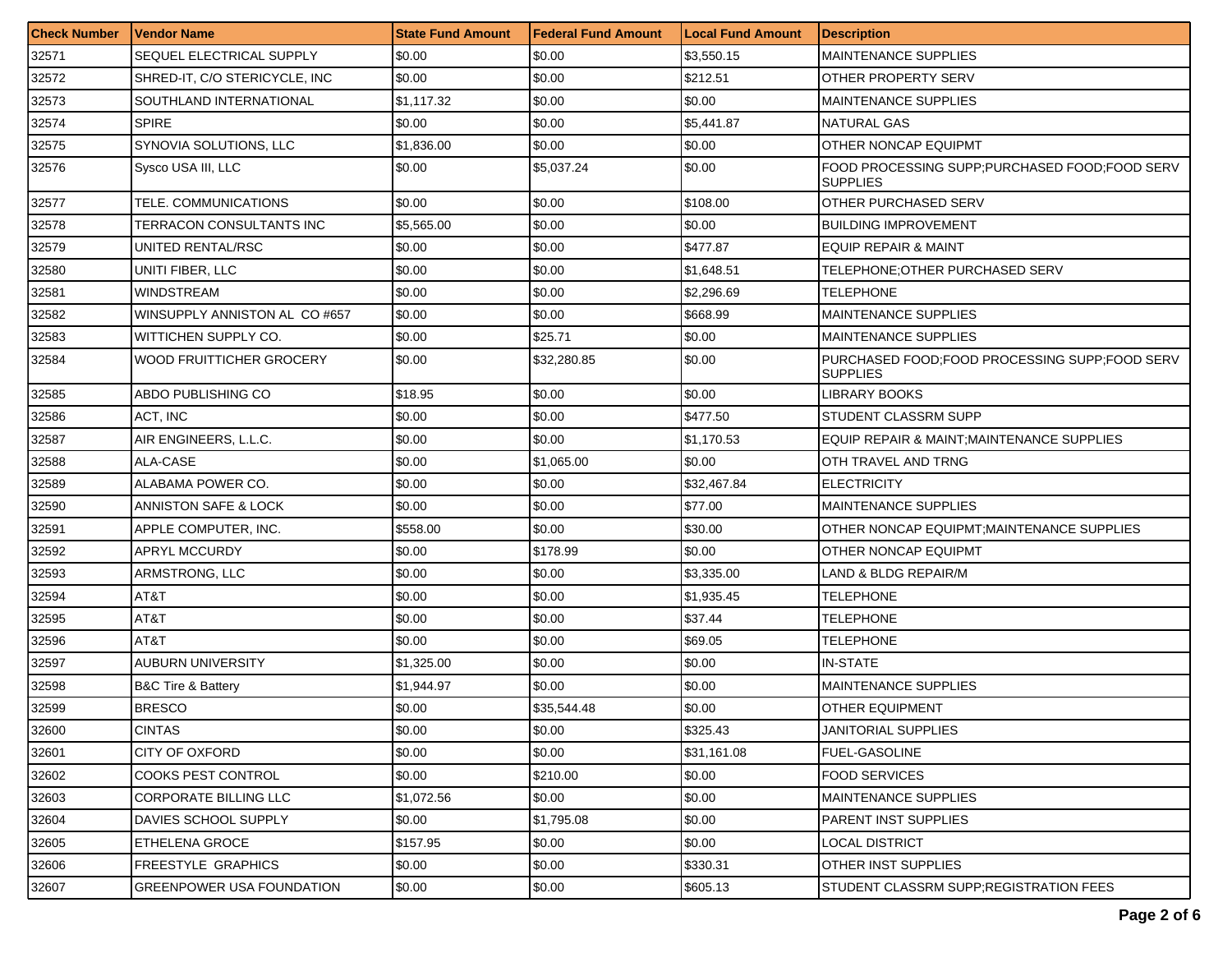| <b>Check Number</b> | <b>Vendor Name</b>             | <b>State Fund Amount</b> | <b>Federal Fund Amount</b> | <b>Local Fund Amount</b> | Description                                |
|---------------------|--------------------------------|--------------------------|----------------------------|--------------------------|--------------------------------------------|
| 32608               | HUMITEC CORPORATION            | \$0.00                   | \$668.00                   | \$0.00                   | <b>FOOD SERVICES</b>                       |
| 32609               | <b>BER VEL</b>                 | \$0.00                   | \$1,640.12                 | \$0.00                   | <b>MAINTENANCE SUPPLIES</b>                |
| 32610               | LATHAN ASSOCIATES ARCHITECTS   | \$0.00                   | \$0.00                     | \$4,475.79               | <b>BLDGS-CONSTRUCTED</b>                   |
| 32611               | <b>LAURA PHILLIPS</b>          | \$0.00                   | \$0.00                     | \$143.91                 | <b>IN-STATE</b>                            |
| 32612               | LYNNE HAMMOND                  | \$0.00                   | \$0.00                     | \$112.32                 | <b>IN-STATE</b>                            |
| 32613               | <b>MARTY LIVINGSTON</b>        | \$0.00                   | \$0.00                     | \$93.60                  | <b>IN-STATE</b>                            |
| 32614               | Mary Ostrander                 | \$479.35                 | \$0.00                     | \$0.00                   | <b>LOCAL DISTRICT</b>                      |
| 32615               | <b>MCCORMICK REFRIGERATION</b> | \$0.00                   | \$7,600.00                 | \$0.00                   | <b>MAINTENANCE SUPPLIES</b>                |
| 32616               | MICHAEL MANISCALCO             | \$0.00                   | \$0.00                     | \$283.14                 | <b>IN-STATE</b>                            |
| 32617               | MILESTONES BEHAVIOR GROUP INC. | \$0.00                   | \$0.00                     | \$5,193.30               | OTHER PROF SERVICES                        |
| 32618               | Mingledorff Inc.               | \$0.00                   | \$0.00                     | \$1,258.11               | <b>MAINTENANCE SUPPLIES</b>                |
| 32619               | <b>MOORE PRINTING</b>          | \$0.00                   | \$0.00                     | \$347.50                 | STUDENT CLASSRM SUPP                       |
| 32620               | <b>NAPA AUTO PARTS</b>         | \$317.58                 | \$0.00                     | \$111.36                 | MAINTENANCE SUPPLIES; EQUIP REPAIR & MAINT |
| 32621               | <b>OXFORD CHILD NUTRITION</b>  | \$0.00                   | \$0.00                     | \$86.25                  | OPERAT TRANSFERS OUT                       |
| 32622               | <b>REPUBLIC SERVICES</b>       | \$0.00                   | \$1,844.64                 | \$2,676.24               | OTHER PROPERTY SERV; OTHER PURCHASED SERV  |
| 32623               | RYAN HUFF LLC                  | \$0.00                   | \$1,550.00                 | \$5,640.00               | OTHER PROF SERVICES                        |
| 32624               | SERVE, INC                     | \$0.00                   | \$192.00                   | \$0.00                   | STUDENT CLASSRM SUPP                       |
| 32625               | SHERITA HAYES                  | \$0.00                   | \$0.00                     | \$156.78                 | <b>IN-STATE</b>                            |
| 32626               | SHERRY ISBELL                  | \$0.00                   | \$0.00                     | \$50.00                  | <b>OUT-OF-STATE</b>                        |
| 32627               | SOUTHLAND INTERNATIONAL        | \$540.47                 | \$0.00                     | \$0.00                   | <b>MAINTENANCE SUPPLIES</b>                |
| 32628               | SUNBELT STAFFING               | \$0.00                   | \$0.00                     | \$760.00                 | OTHER PURCHASED SERV                       |
| 32629               | TEAM SPORTS                    | \$0.00                   | \$0.00                     | \$75.00                  | <b>MAINTENANCE SUPPLIES</b>                |
| 32630               | TK ELEVATOR CORPORATION        | \$0.00                   | \$0.00                     | \$1,565.17               | <b>EQUIP REPAIR &amp; MAINT</b>            |
| 32631               | TRANSPORTATION SOUTH, INC.     | \$129.80                 | \$0.00                     | \$0.00                   | <b>MAINTENANCE SUPPLIES</b>                |
| 32632               | WINSUPPLY ANNISTON AL CO #657  | \$0.00                   | \$0.00                     | \$1,159.53               | <b>MAINTENANCE SUPPLIES</b>                |
| 32633               | WITTICHEN SUPPLY CO.           | \$0.00                   | \$978.12                   | \$0.00                   | <b>MAINTENANCE SUPPLIES</b>                |
| 32634               | ALABAMA POWER CO.              | \$0.00                   | \$0.00                     | \$2,446.76               | <b>ELECTRICITY</b>                         |
| 32635               | ALABAMA ROOFING                | \$0.00                   | \$0.00                     | \$450.25                 | LAND & BLDG REPAIR/M                       |
| 32636               | <b>ASTA</b>                    | \$0.00                   | \$0.00                     | \$100.00                 | <b>IN-STATE</b>                            |
| 32637               | AT8T                           | \$0.00                   | \$0.00                     | \$52.89                  | <b>TELEPHONE</b>                           |
| 32638               | AT&T                           | \$0.00                   | \$0.00                     | \$225.32                 | <b>TELEPHONE</b>                           |
| 32639               | <b>BOCA BEARING COMPANY</b>    | \$0.00                   | \$0.00                     | \$922.73                 | STUDENT CLASSRM SUPP                       |
| 32640               | <b>CAPSTONE PRESS</b>          | \$2,277.40               | \$0.00                     | \$0.00                   | <b>LIBRARY BOOKS</b>                       |
| 32641               | CATHERINE FINKLEY              | \$0.00                   | \$0.00                     | \$129.99                 | OUT-OF-STATE                               |
| 32642               | CDW GOVERNMENT INC.            | \$0.00                   | \$0.00                     | \$1,125.22               | OTHER NONCAP EQUIPMT                       |
| 32643               | <b>CINTAS</b>                  | \$0.00                   | \$0.00                     | \$70.00                  | JANITORIAL SUPPLIES                        |
| 32644               | <b>CYNTHIA COOPER</b>          | \$16.38                  | \$0.00                     | \$0.00                   | <b>LOCAL DISTRICT</b>                      |
| 32645               | <b>DIAMEDICAL USA</b>          | \$0.00                   | \$139.12                   | \$0.00                   | OTHER NONCAP EQUIPMT                       |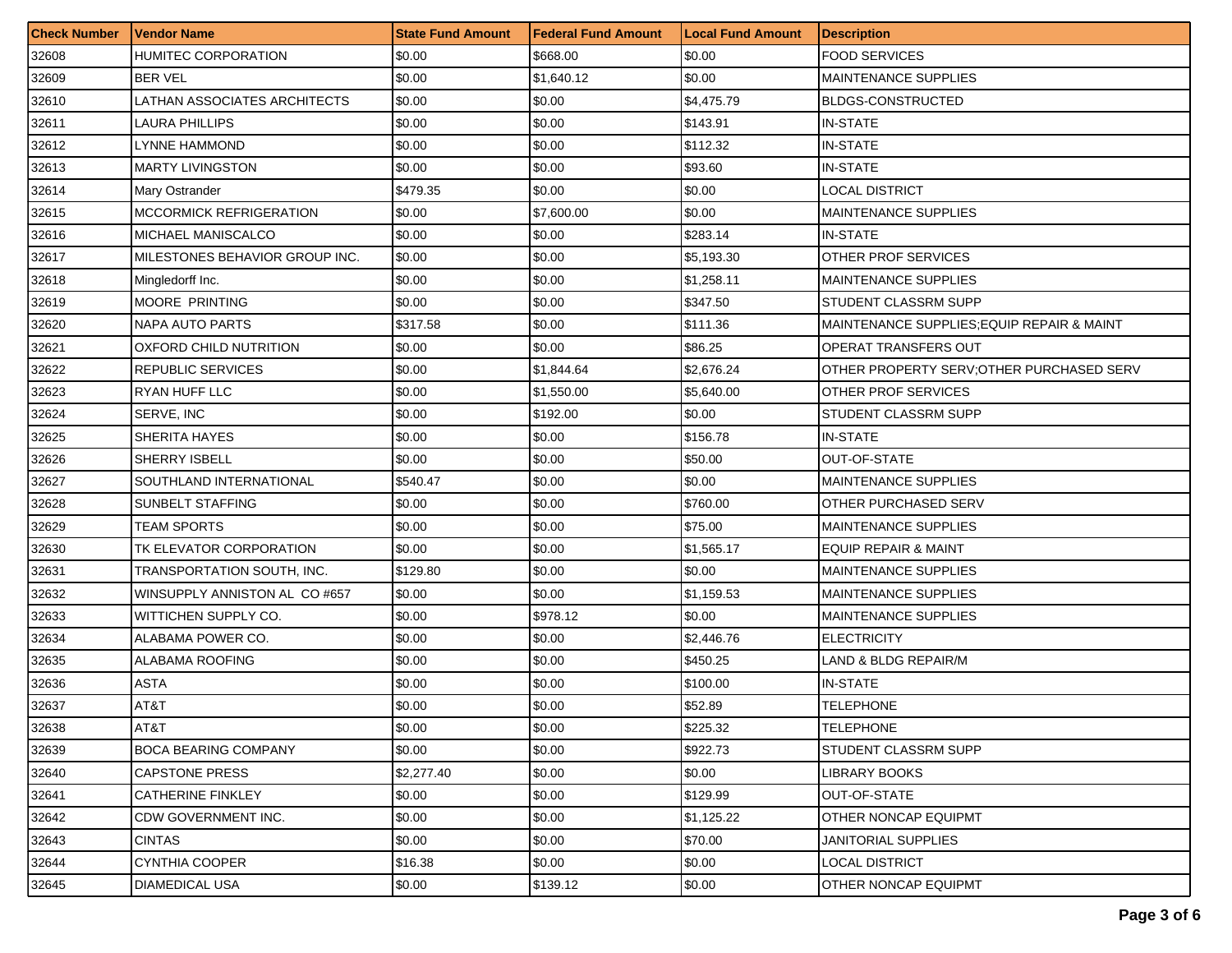| <b>Check Number</b> | <b>Vendor Name</b>            | <b>State Fund Amount</b> | l Federal Fund Amount | <b>Local Fund Amount</b> | <b>Description</b>                                                                                                                                                                                                                         |
|---------------------|-------------------------------|--------------------------|-----------------------|--------------------------|--------------------------------------------------------------------------------------------------------------------------------------------------------------------------------------------------------------------------------------------|
| 32646               | <b>FASTENAL COMPANY</b>       | \$84.44                  | \$0.00                | \$0.00                   | MAINTENANCE SUPPLIES                                                                                                                                                                                                                       |
| 32647               | Harris Security Systems, Inc  | \$0.00                   | \$0.00                | \$214.50                 | EQUIP REPAIR & MAINT                                                                                                                                                                                                                       |
| 32648               | <b>HEATH HARMON</b>           | \$0.00                   | \$0.00                | \$135.72                 | <b>IN-STATE</b>                                                                                                                                                                                                                            |
| 32649               | <b>HUBBARDS OFF MAIN</b>      | \$0.00                   | \$0.00                | \$250.00                 | OTHER OBJECTS                                                                                                                                                                                                                              |
| 32650               | JORDAN WEATHERS               | \$0.00                   | \$0.00                | \$141.57                 | IN-STATE                                                                                                                                                                                                                                   |
| 32651               | KAELYN OSTOLAZA               | \$0.00                   | \$0.00                | \$129.99                 | <b>OUT-OF-STATE</b>                                                                                                                                                                                                                        |
| 32652               | <b>KELSIE HOWARD GREEN</b>    | \$0.00                   | \$0.00                | \$306.23                 | OUT-OF-STATE                                                                                                                                                                                                                               |
| 32653               | KHRISTIE GOODWIN              | \$0.00                   | \$0.00                | \$283.14                 | IN-STATE                                                                                                                                                                                                                                   |
| 32654               | <b>LAURA PHILLIPS</b>         | \$0.00                   | \$206.14              | \$0.00                   | IN-STATE                                                                                                                                                                                                                                   |
| 32655               | LINDSEY WEBB                  | \$0.00                   | \$0.00                | \$198.90                 | IN-STATE                                                                                                                                                                                                                                   |
| 32656               | <b>MARILYN BURKE</b>          | \$0.00                   | \$407.54              | \$0.00                   | OTH TRAVEL AND TRNG                                                                                                                                                                                                                        |
| 32657               | Mingledorff Inc.              | \$0.00                   | \$0.00                | \$9,217.53               | EQUIP REPAIR & MAINT;MAINTENANCE SUPPLIES                                                                                                                                                                                                  |
| 32658               | <b>NCS PEARSON INC.</b>       | \$1,717.20               | \$0.00                | \$0.00                   | STUDENT CLASSRM SUPP                                                                                                                                                                                                                       |
| 32659               | OCCUPATIONAL SAFETY SER. INC. | \$0.00                   | \$0.00                | \$600.00                 | <b>DRUG TESTING SERV</b>                                                                                                                                                                                                                   |
| 32660               | OXFORD WATER WORKS & SEWER    | \$0.00                   | \$0.00                | \$3,697.36               | WATER AND SEWAGE                                                                                                                                                                                                                           |
| 32661               | PENN NATIONAL INSURANCE       | \$0.00                   | \$0.00                | \$151.00                 | INSURANCE SERVICES                                                                                                                                                                                                                         |
| 32662               | QUILL CORPORATION             | \$0.00                   | \$0.00                | \$851.12                 | OFFICE SUPPLIES                                                                                                                                                                                                                            |
| 32663               | <b>RYAN BARKLEY</b>           | \$0.00                   | \$0.00                | \$85.41                  | IN-STATE                                                                                                                                                                                                                                   |
| 32664               | <b>SPARKLIGHT</b>             | \$0.00                   | \$0.00                | \$227.98                 | OTHER PURCHASED SERV                                                                                                                                                                                                                       |
| 32665               | SSA                           | \$0.00                   | \$0.00                | \$974.00                 | <b>REGISTRATION FEES</b>                                                                                                                                                                                                                   |
| 32666               | SYNOVIA SOLUTIONS, LLC        | \$1,836.00               | \$0.00                | \$0.00                   | OTHER NONCAP EQUIPMT                                                                                                                                                                                                                       |
| 32667               | TERESA SHADDIX                | \$0.00                   | \$0.00                | \$34.57                  | OTHER OBJECTS                                                                                                                                                                                                                              |
| 32668               | TRIPLE POINT INDUSTRIES       | \$0.00                   | \$0.00                | \$543.65                 | EQUIP REPAIR & MAINT                                                                                                                                                                                                                       |
| 32669               | Wanda Baldwin                 | \$0.00                   | \$18.70               | \$0.00                   | OTHER REFUNDS                                                                                                                                                                                                                              |
| 32670               | WILLIAM V MACGILL & CO        | \$0.00                   | \$0.00                | \$2,509.08               | OTHER GEN SUPPLIES                                                                                                                                                                                                                         |
| 32671               | <b>WOODBURN PRESS</b>         | \$0.00                   | \$100.41              | \$0.00                   | STUDENT CLASSRM SUPP                                                                                                                                                                                                                       |
| 32672               | AASCD                         | \$0.00                   | \$0.00                | \$75.00                  | <b>REGISTRATION FEES</b>                                                                                                                                                                                                                   |
| 32673               | ABBEY GILCHRIST               | \$0.00                   | \$0.00                | \$77.22                  | <b>IN-STATE</b>                                                                                                                                                                                                                            |
| 32674               | ACTE                          | \$0.00                   | \$0.00                | \$60.00                  | <b>REGISTRATION FEES</b>                                                                                                                                                                                                                   |
| 32675               | AF PLAN SERVE                 | \$0.00                   | \$0.00                | \$191.00                 | OTHER PURCHASED SERV                                                                                                                                                                                                                       |
| 32676               | AGENCY FOR SUBSTANCE ABUSE    | \$3,300.00               | \$0.00                | \$0.00                   | OTHER PURCHASED SERV                                                                                                                                                                                                                       |
| 32677               | AIR ENGINEERS, L.L.C.         | \$0.00                   | \$0.00                | \$421.66                 | MAINTENANCE SUPPLIES                                                                                                                                                                                                                       |
| 32678               | ALABAMA POWER CO.             | \$0.00                   | \$0.00                | \$64,056.61              | <b>ELECTRICITY</b>                                                                                                                                                                                                                         |
| 32679               | AMERICAN EXPRESS              | \$5,772.44               | \$3,998.82            | \$6,505.09               | LIBRARY BOOKS:OUT-OF-STATE:REGISTRATION<br>FEES: OFFICE SUPPLIES: IN-STATE: STUDENT CLASSRM<br>SUPP: OTH TRAVEL AND TRNG: OTHER NONCAP<br>EQUIPMT; OTHER PURCHASED SERV; MAINTENANCE<br>SUPPLIES; OTHER FOOD SUPPLIES; OTHER DUES AND FEES |
| 32680               | ANNISTON SAFE & LOCK          | \$0.00                   | \$0.00                | \$10.50                  | <b>MAINTENANCE SUPPLIES</b>                                                                                                                                                                                                                |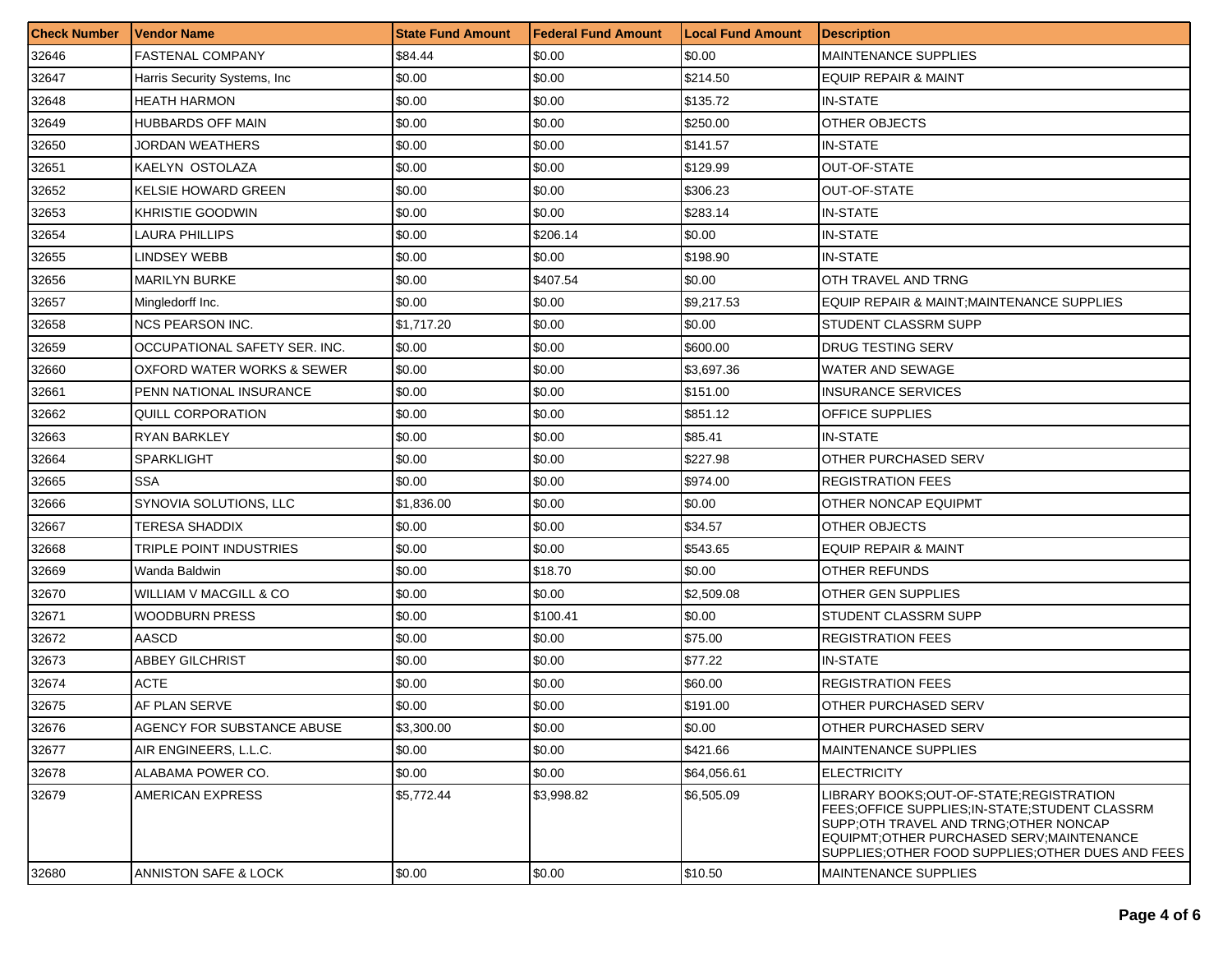| <b>Check Number</b> | <b>Vendor Name</b>              | <b>State Fund Amount</b> | <b>Federal Fund Amount</b> | <b>Local Fund Amount</b> | Description                                |
|---------------------|---------------------------------|--------------------------|----------------------------|--------------------------|--------------------------------------------|
| 32681               | ANNISTON WATER WORKS & SEWER    | \$0.00                   | \$0.00                     | \$337.24                 | WATER AND SEWAGE                           |
| 32682               | AT&T                            | \$0.00                   | \$0.00                     | \$49.39                  | TELEPHONE                                  |
| 32683               | AT&T                            | \$0.00                   | \$0.00                     | \$63.40                  | TELEPHONE                                  |
| 32684               | <b>BLALOCK BUILDING COMPANY</b> | \$0.00                   | \$0.00                     | \$679,053.64             | <b>BLDGS-CONSTRUCTED</b>                   |
| 32685               | C SPIRE BUSINESS                | \$2,925.82               | \$0.00                     | \$0.00                   | NON-INSTRUCTIONAL SO                       |
| 32686               | <b>CINTAS</b>                   | \$0.00                   | \$0.00                     | \$409.86                 | JANITORIAL SUPPLIES                        |
| 32687               | <b>CITY OF OXFORD</b>           | \$0.00                   | \$0.00                     | \$23,044.39              | <b>FUEL-GASOLINE</b>                       |
| 32688               | CORPORATE BILLING LLC           | \$674.01                 | \$0.00                     | \$0.00                   | <b>MAINTENANCE SUPPLIES</b>                |
| 32689               | <b>DIAMEDICAL USA</b>           | \$0.00                   | \$93.95                    | \$0.00                   | OTHER NONCAP EQUIPMT                       |
| 32690               | DOTTYE ARMSTRONG                | \$0.00                   | \$0.00                     | \$168.48                 | <b>IN-STATE</b>                            |
| 32691               | <b>EBSCO PUBLISHING</b>         | \$251.25                 | \$0.00                     | \$0.00                   | <b>LIBRARY BOOKS</b>                       |
| 32692               | ETOWAH CHEMICAL SALES           | \$0.00                   | \$675.00                   | \$0.00                   | <b>FOOD SERV SUPPLIES</b>                  |
| 32693               | <b>HEATHER FINK</b>             | \$0.00                   | \$0.00                     | \$181.57                 | <b>IN-STATE</b>                            |
| 32694               | JACK GREEN OIL COMPANY INC      | \$225.23                 | \$0.00                     | \$0.00                   | <b>MAINTENANCE SUPPLIES</b>                |
| 32695               | <b>KRISTINA SISCO</b>           | \$0.00                   | \$0.00                     | \$133.93                 | <b>IN-STATE</b>                            |
| 32696               | MARSHALL INDUSTRIAL SUPPLY      | \$0.00                   | \$0.00                     | \$46.90                  | JANITORIAL SUPPLIES                        |
| 32697               | <b>MCCORMICK REFRIGERATION</b>  | \$0.00                   | \$116.39                   | \$0.00                   | <b>MAINTENANCE SUPPLIES</b>                |
| 32698               | <b>Merchants Foodservice</b>    | \$0.00                   | \$2,057.01                 | \$0.00                   | FOOD PROCESSING SUPP; PURCHASED FOOD       |
| 32699               | MILESTONES BEHAVIOR GROUP INC.  | \$0.00                   | \$0.00                     | \$9,852.69               | OTHER PROF SERVICES                        |
| 32700               | Mingledorff Inc.                | \$0.00                   | \$0.00                     | \$4,917.78               | <b>MAINTENANCE SUPPLIES</b>                |
| 32701               | <b>MOORE PRINTING</b>           | \$1,184.00               | \$0.00                     | \$0.00                   | OTH VEHICLE SUPPLIES                       |
| 32702               | Mr. Dans Plumbing               | \$0.00                   | \$0.00                     | \$381.00                 | OTHER PROPERTY SERV                        |
| 32703               | NAPA AUTO PARTS                 | \$174.51                 | \$0.00                     | \$22.19                  | MAINTENANCE SUPPLIES; EQUIP REPAIR & MAINT |
| 32704               | OXFORD LUMBER CO.               | \$0.00                   | \$0.00                     | \$1,200.75               | <b>MAINTENANCE SUPPLIES</b>                |
| 32705               | OXFORD TERMITE & PEST CONTROL   | \$0.00                   | \$0.00                     | \$2,075.00               | LAND & BLDG REPAIR/M                       |
| 32706               | OXFORD WATER WORKS & SEWER      | \$0.00                   | \$0.00                     | \$13,596.89              | WATER AND SEWAGE                           |
| 32707               | PIONEER ATHLETICS               | \$0.00                   | \$0.00                     | \$385.00                 | <b>MAINTENANCE SUPPLIES</b>                |
| 32708               | ROBOTICS EDUC & COMPETITION     | \$0.00                   | \$0.00                     | \$1,750.00               | <b>REGISTRATION FEES</b>                   |
| 32709               | ROZAR S                         | \$697.28                 | \$0.00                     | \$0.00                   | <b>MAINTENANCE SUPPLIES</b>                |
| 32710               | SEQUEL ELECTRICAL SUPPLY        | \$0.00                   | \$0.00                     | \$1,721.27               | <b>MAINTENANCE SUPPLIES</b>                |
| 32711               | <b>SOUTHLAND INTERNATIONAL</b>  | \$2,824.89               | \$0.00                     | \$0.00                   | <b>IMAINTENANCE SUPPLIES</b>               |
| 32712               | <b>SPIRE</b>                    | \$0.00                   | \$0.00                     | \$2,460.83               | <b>NATURAL GAS</b>                         |
| 32713               | SUNBELT STAFFING                | \$0.00                   | \$0.00                     | \$5,940.00               | OTHER PURCHASED SERV                       |
| 32714               | TEAM REHABILITATION INC.        | \$0.00                   | \$705.00                   | \$4.766.75               | OTHER PROF SERVICES                        |
| 32715               | TERRACON CONSULTANTS INC        | \$12,478.75              | \$0.00                     | \$0.00                   | <b>BUILDING IMPROVEMENT</b>                |
| 32716               | TRANSPORTATION SOUTH, INC.      | \$89.65                  | \$0.00                     | \$0.00                   | <b>MAINTENANCE SUPPLIES</b>                |
| 32717               | VERIZON WIRELESS                | \$0.00                   | \$0.00                     | \$3,752.84               | TELEPHONE; OTHER NONCAP EQUIPMT            |
| 32718               | WILLIAM V MACGILL & CO          | \$0.00                   | \$0.00                     | \$352.03                 | <b>OTHER GEN SUPPLIES</b>                  |